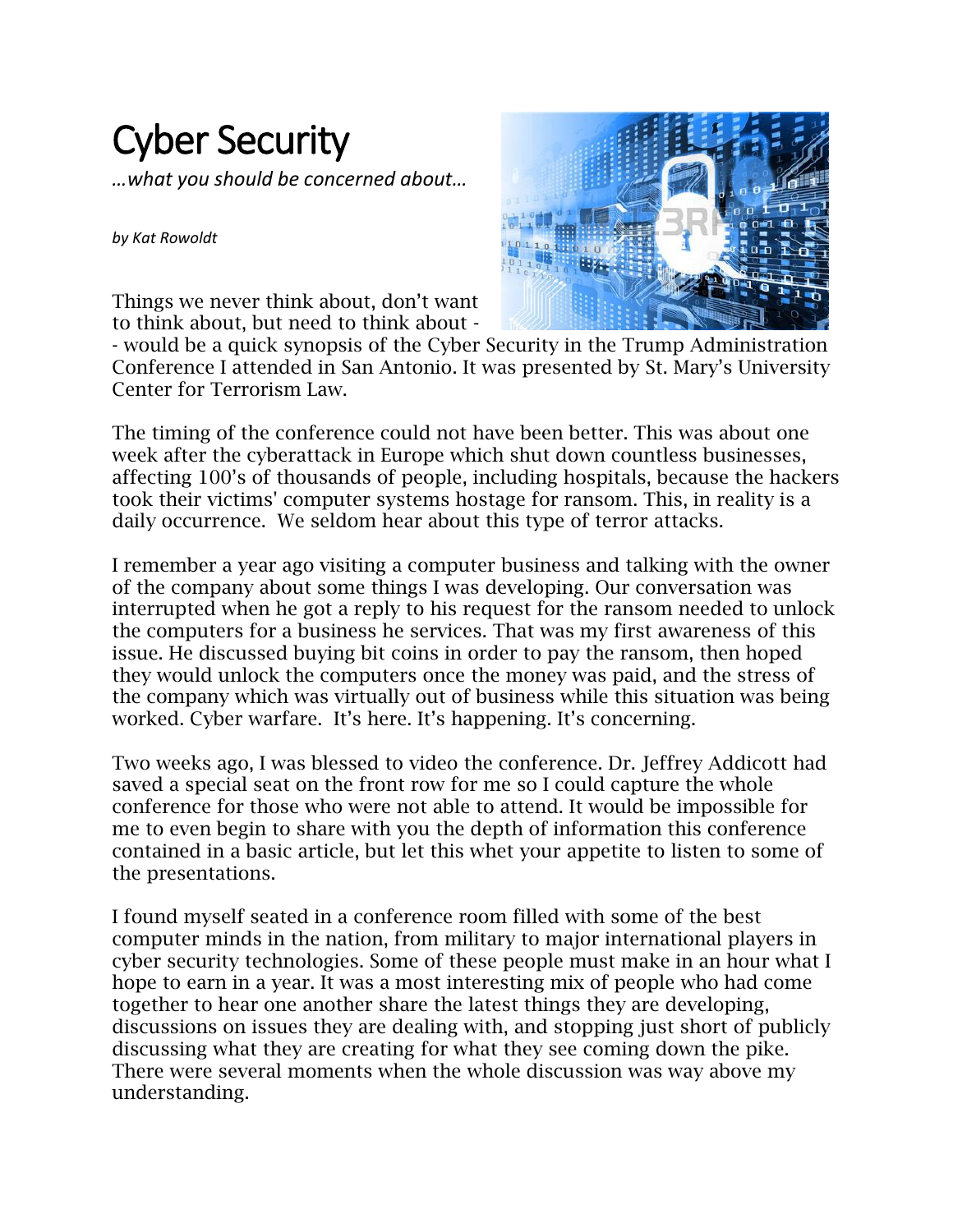When talking about cyber security, there are a variety of angles and approaches that must be addressed. This was what I found fascinating. It wasn't just cyber hacks invading the guts of your business through the computer system, but it was security concerns from insiders, blackmailing of employees, etc. What all entails cyber security was so much larger than I ever imagined.

Colonel Michael Cote, Director of Communications, 25<sup>th</sup> Air Force, talked of a heightened threat level beginning in 2011. It sounded like he was involved in locating Osama Bin Laden through his cyber security work. He referred to his work as being watchers of the watchers. He was an interesting speaker.

Jeff Barnett, CEO, BESL, former military, has spent the last eleven years developing a very specialized area of cyber security. He deals with risk management for corporations. He discussed the dangers of those closest to us. In the rush and busyness of our days, things can easily happen because someone simply wasn't thinking, lacks higher ethical standards, or is simply untrained to recognize the various ways a cyberattack could be approaching your business.

We are familiar with phishing emails. Today they are getting harder and harder to detect because of the quality of their appearance and approach. Employees need to be trained to alert everyone immediately if they detect or suspect phishing emails coming into your business. Speakers constantly reminded us not to click on links in emails. That's the magic key which opens all kinds of horrors.

Cyber terrorist attacks, like the one that just happened in Europe which even made our news, target businesses, hospitals, and other key industries to lock up their computers so no one can get online to do their work, retrieve records, etc. They are held for ransom and generally are unlocked once the ransom is paid. Typically, the ransom can be as low as only \$50.00, but the time lost, information at risk, and other threats can be devastating to a business. Hospitals cannot retrieve medical records for the patients in their care. Scary.

One suggestion which was made by a panelist was to have more than one server with your information on it. Never have all your information on just one server. If you are attacked and locked up, having a shadow system in place, will keep you from being completely shut down while you are dealing with the attack. You simply pull your data from the other server to continue working.

Surprisingly, it was reported that eighty percent of all cyber incidents had insider assistance either through their lack of knowledge or because they had an actual plant in the company. This is an amazing fact and shows our "trusting" society mindset is putting us all at risk.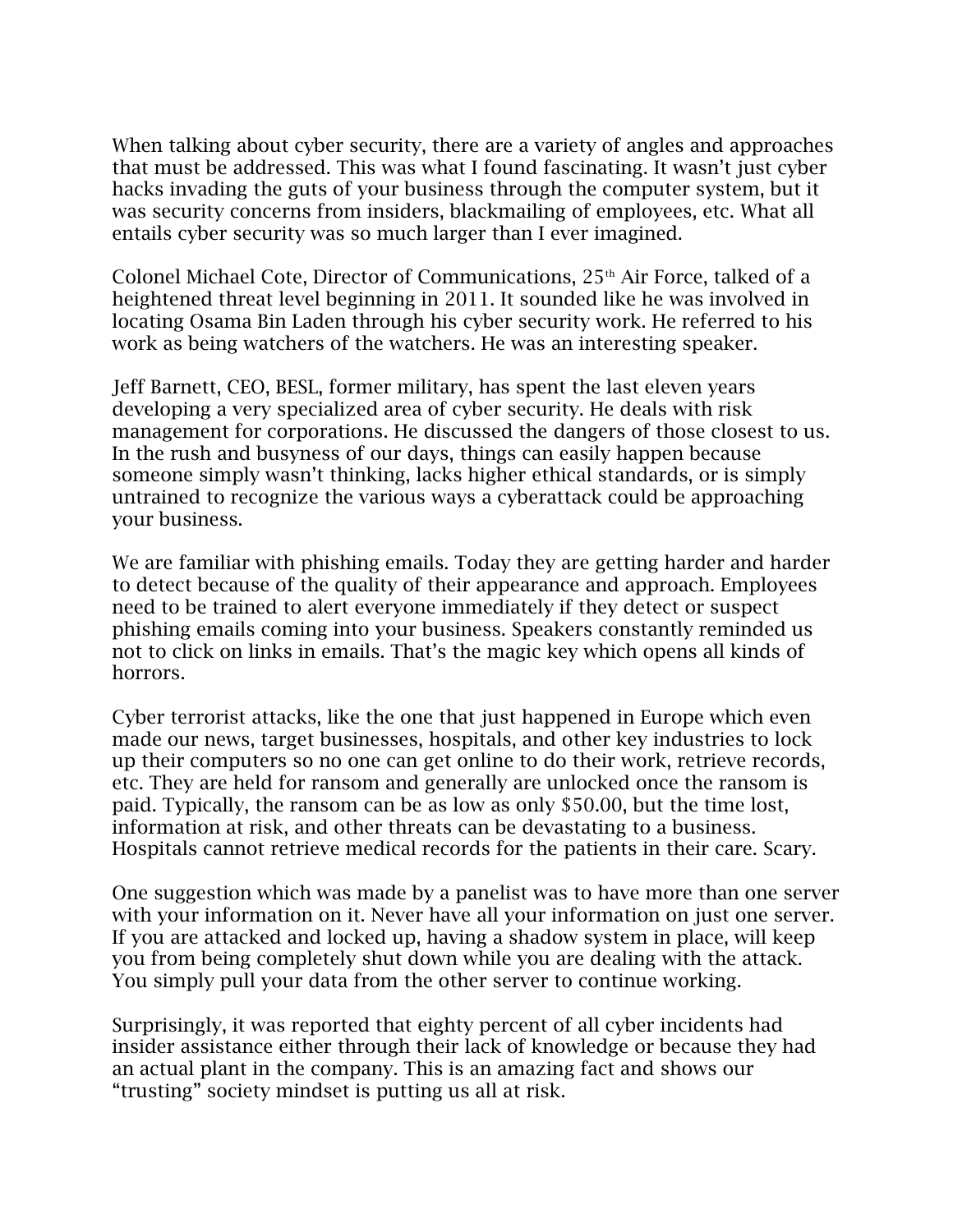These are the key points the speakers shared with us:

- Limit admin access
- Keep your financial records on a different server
- Reduce your attack surface
- Upgrade security every six months
- TRUST NO ONE

Watch for things like spoof emails. They can look like they are from the CEO of the company making a more compelling cause to click on a link, send back critical information, or more.

Train your employees. Change them from being problematic insiders to security detectors.

This was interesting. Criminals will cause you to erase all data, removing their evidence on your computer. When your computer starts acting weird, typically you call IT and they come in and hit the reset button (laymen's terms) which restores the computer back to its original format, removing all evidence of the criminal activity that had been happening through your computer with or without your knowledge.

Had you ever considered microchips in your pets could be controlled by someone? How about the fact someone could take over your pace maker? An incident occurred in another country where someone hacked into a hotel and sealed/locked all the guest rooms. No one could enter or exit. Whoa!

Two other key things that caught my attention were thumb drives and family members. Major corporations are concerned about people bringing in a simple thumb drive they could insert into a computer in a matter of seconds which could infect data or be used to lift information. The other grave concern is family members of employees being used by terrorists, as hostages, to cause key employees to breach security for their benefit. These are things we don't think about. Yet these are things corporations are dealing with today.

Consider the amount of data about yourself that is stored in computers all over the country/world. Medical records, insurance, banking records, Facebook, various social media platforms, school records, and the list goes on. Consider what would happen if someone manipulated or changed your medical records, created new data on you in a social media format, or simply erased your existence. What if gas pumps were cyber attacked and locked where they could not pump gas or simply drained your card accounts? The nightmare is real.

The growing industry for tomorrow is cyber security. There is a tremendous need already in this field. Encourage your kids and grandkids to consider this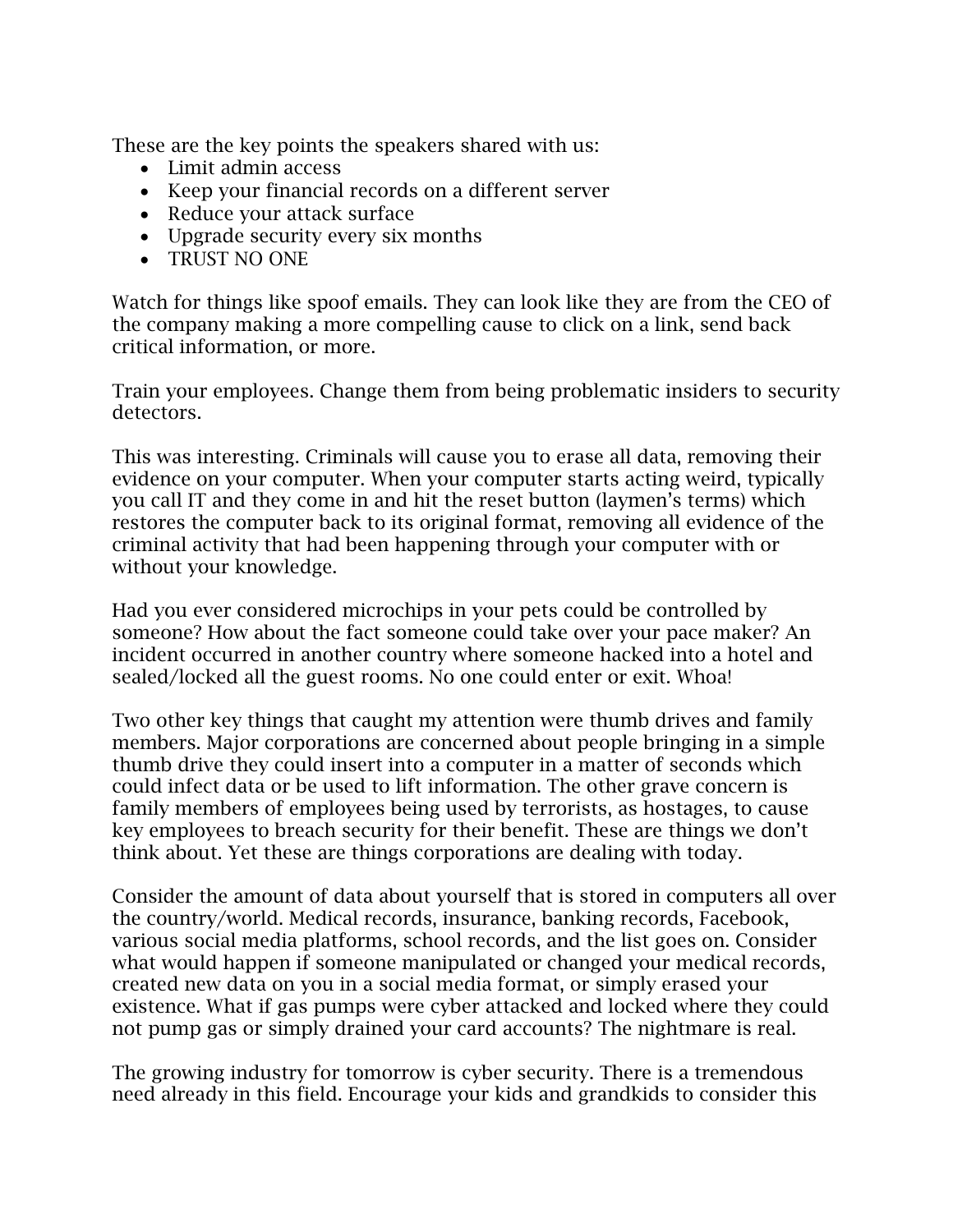path for their future specialty. With our dependence on computers and technology, this is tomorrow's mega industry.

Here's the agenda from that day so you can select which videos might be of particular interest to you.

- Welcome Dr. Stephen Sheppard, Dean of St Mary's School of Law Charles E Cantu, Distinguished Professor of Law
- Cyber Security in 2017 Daniel W Southerland, Associate General Counsel U. S. Department of Homeland Security
- Insider Threats Panel Discussion Jeff Barnett, CEO, BESL Colonel Michael Cote, Director of Communications, 25<sup>th</sup> Air Force
- Navigating the Sea of Cyber Security Threats Panel Discussion Moderator: Martin T. Tully, Akerman LLP Keith Lowry, Nuix Jason Straight, UnitedLex
- Achieving Cyber Compliance & Risk Management Panel Discussion Moderator: Martin T. Tully, Akerman LLP Jason Straight, UnitedLex Keith Lowry, Nuix

Lunch Address by Fred Burton, STRATFOR

Responding to a Data Breach – Panel Discussion Moderator: Martin T. Tully, Akerman LLP Joel Heft, Equifax Keith Lowry, Nuix Jason Straight, UnitedLex Herbert Joe, USPTO

Key Note Address – Chairman, Michael T. McCaul House Committee on Homeland Security

Cyber Security Challenges – JD McGraw, CEO, Ironclad Encryption

Closing Discussion – Dr. Jeffrey Addicott, Director, Center for Terrorism Law Professor of Law, St. Mary's University School of Law